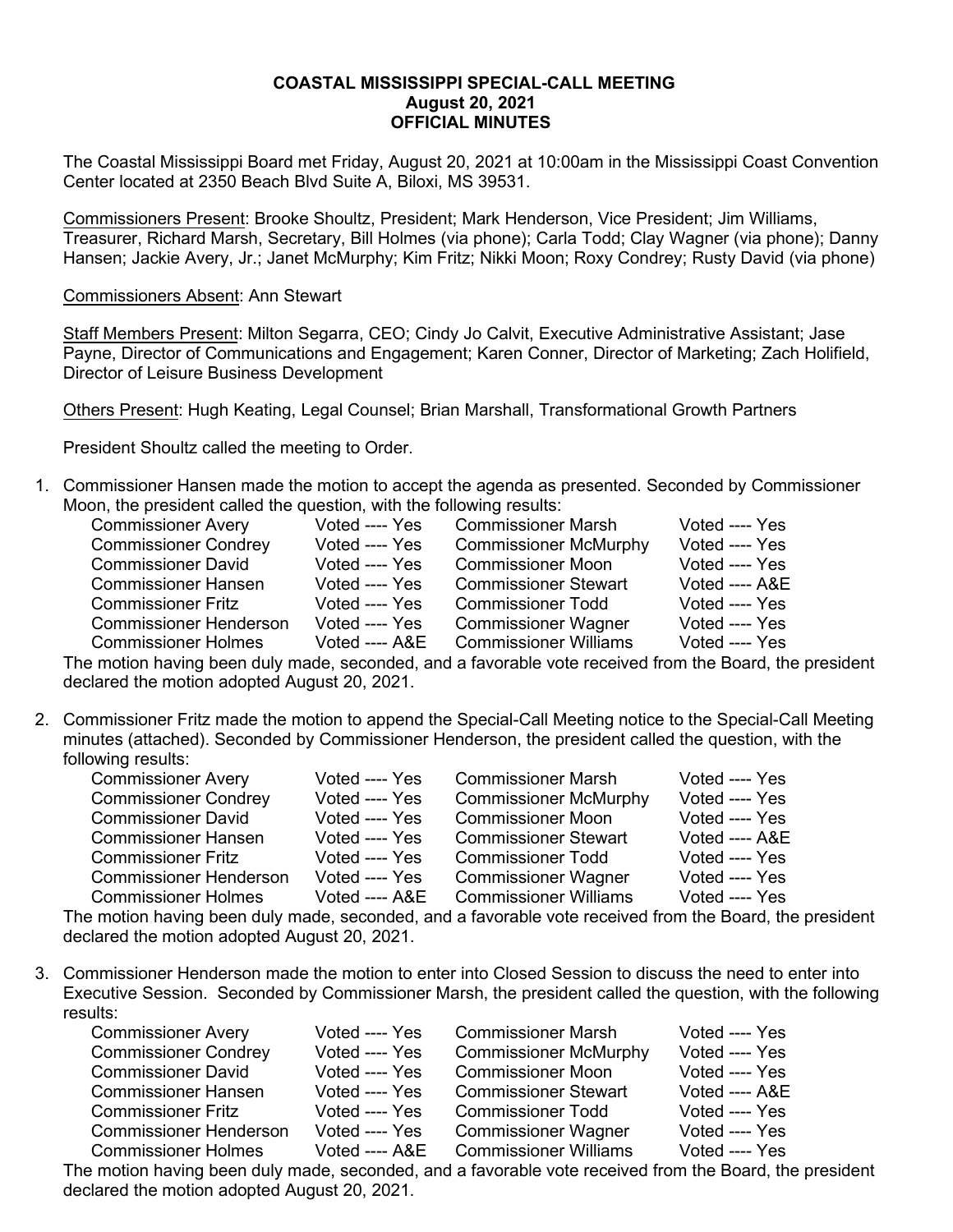4. Commissioner Henderson made the motion to exit Closed Session and reconvene in open meeting. Seconded by Commissioner Marsh, the president called the question, with the following results:

|                               |                | onaca wy commissioner march, are proclasm called are quecasity mar are reliefing receiter |                |
|-------------------------------|----------------|-------------------------------------------------------------------------------------------|----------------|
| <b>Commissioner Avery</b>     | Voted ---- Yes | <b>Commissioner Marsh</b>                                                                 | Voted ---- Yes |
| <b>Commissioner Condrey</b>   | Voted ---- Yes | <b>Commissioner McMurphy</b>                                                              | Voted ---- Yes |
| <b>Commissioner David</b>     | Voted ---- Yes | <b>Commissioner Moon</b>                                                                  | Voted ---- Yes |
| <b>Commissioner Hansen</b>    | Voted ---- Yes | <b>Commissioner Stewart</b>                                                               | Voted ---- A&E |
| <b>Commissioner Fritz</b>     | Voted ---- Yes | <b>Commissioner Todd</b>                                                                  | Voted ---- Yes |
| <b>Commissioner Henderson</b> | Voted ---- Yes | <b>Commissioner Wagner</b>                                                                | Voted ---- Yes |
| <b>Commissioner Holmes</b>    | Voted ---- Yes | <b>Commissioner Williams</b>                                                              | Voted ---- Yes |
|                               |                |                                                                                           |                |

The motion having been duly made, seconded, and a favorable vote received from the Board, the president declared the motion adopted August 20, 2021.

- 5. Legal Counsel stated there was no official action taken in Closed Session.
- 6. Commissioner McMurphy made the motion to enter into Executive Session for the purpose of discussion and review of the analysis of employees' internal and external relations and interactions presented by Transformational Growth Partners. Seconded by Commissioner Henderson, the president called the question, with the following results:

| <b>Commissioner Avery</b>     | Voted ---- Yes | <b>Commissioner Marsh</b>    | Voted ---- Yes  |
|-------------------------------|----------------|------------------------------|-----------------|
| <b>Commissioner Condrey</b>   | Voted ---- Yes | <b>Commissioner McMurphy</b> | Voted ---- Yes  |
| <b>Commissioner David</b>     | Voted ---- Yes | <b>Commissioner Moon</b>     | Voted ---- Yes  |
| <b>Commissioner Hansen</b>    | Voted ---- Yes | <b>Commissioner Stewart</b>  | Voted $---$ A&E |
| <b>Commissioner Fritz</b>     | Voted ---- Yes | <b>Commissioner Todd</b>     | Voted ---- Yes  |
| <b>Commissioner Henderson</b> | Voted ---- Yes | <b>Commissioner Wagner</b>   | Voted ---- Yes  |
| <b>Commissioner Holmes</b>    | Voted ---- Yes | <b>Commissioner Williams</b> | Voted ---- Yes  |

The motion having been duly made, seconded, and a favorable vote received from the Board, the president declared the motion adopted August 20, 2021.

7. Commissioner Moon made the motion to exit Executive Session and reconvene in open meeting. Seconded by Commissioner Fritz, the president called the question, with the following results:

| <b>Commissioner Avery</b>     | Voted ---- Yes  | <b>Commissioner Marsh</b>    | Voted ---- Yes |
|-------------------------------|-----------------|------------------------------|----------------|
| <b>Commissioner Condrey</b>   | Voted ---- Yes  | <b>Commissioner McMurphy</b> | Voted ---- Yes |
| <b>Commissioner David</b>     | Voted $---$ A&E | <b>Commissioner Moon</b>     | Voted ---- Yes |
| <b>Commissioner Hansen</b>    | Voted ---- Yes  | <b>Commissioner Stewart</b>  | Voted ---- A&E |
| <b>Commissioner Fritz</b>     | Voted ---- Yes  | <b>Commissioner Todd</b>     | Voted ---- Yes |
| <b>Commissioner Henderson</b> | Voted ---- Yes  | <b>Commissioner Wagner</b>   | Voted ---- Yes |
| <b>Commissioner Holmes</b>    | Voted ---- A&E  | <b>Commissioner Williams</b> | Voted ---- Yes |
|                               |                 |                              |                |

The motion having been duly made, seconded, and a favorable vote received from the Board, the president declared the motion adopted August 20, 2021.

- 8. Legal Counsel stated there was no official action taken in Executive Session.
- 9. Commissioner Moon made the motion to adjourn the meeting at 12:33pm. Seconded by Commissioner Marsh, the president called the question, with the following results:

| <b>Commissioner Avery</b>     | Voted ---- Yes | <b>Commissioner Marsh</b>    | Voted ---- Yes |
|-------------------------------|----------------|------------------------------|----------------|
| <b>Commissioner Condrey</b>   | Voted ---- Yes | <b>Commissioner McMurphy</b> | Voted ---- Yes |
| <b>Commissioner David</b>     | Voted ---- Yes | <b>Commissioner Moon</b>     | Voted ---- Yes |
| <b>Commissioner Hansen</b>    | Voted ---- Yes | <b>Commissioner Stewart</b>  | Voted ---- A&E |
| <b>Commissioner Fritz</b>     | Voted ---- Yes | <b>Commissioner Todd</b>     | Voted ---- Yes |
| <b>Commissioner Henderson</b> | Voted ---- Yes | <b>Commissioner Wagner</b>   | Voted ---- Yes |
| <b>Commissioner Holmes</b>    | Voted ---- A&E | <b>Commissioner Williams</b> | Voted ---- Yes |

The motion having been duly made, seconded, and a favorable vote received from the Board, the president declared the motion adopted August 20, 2021.